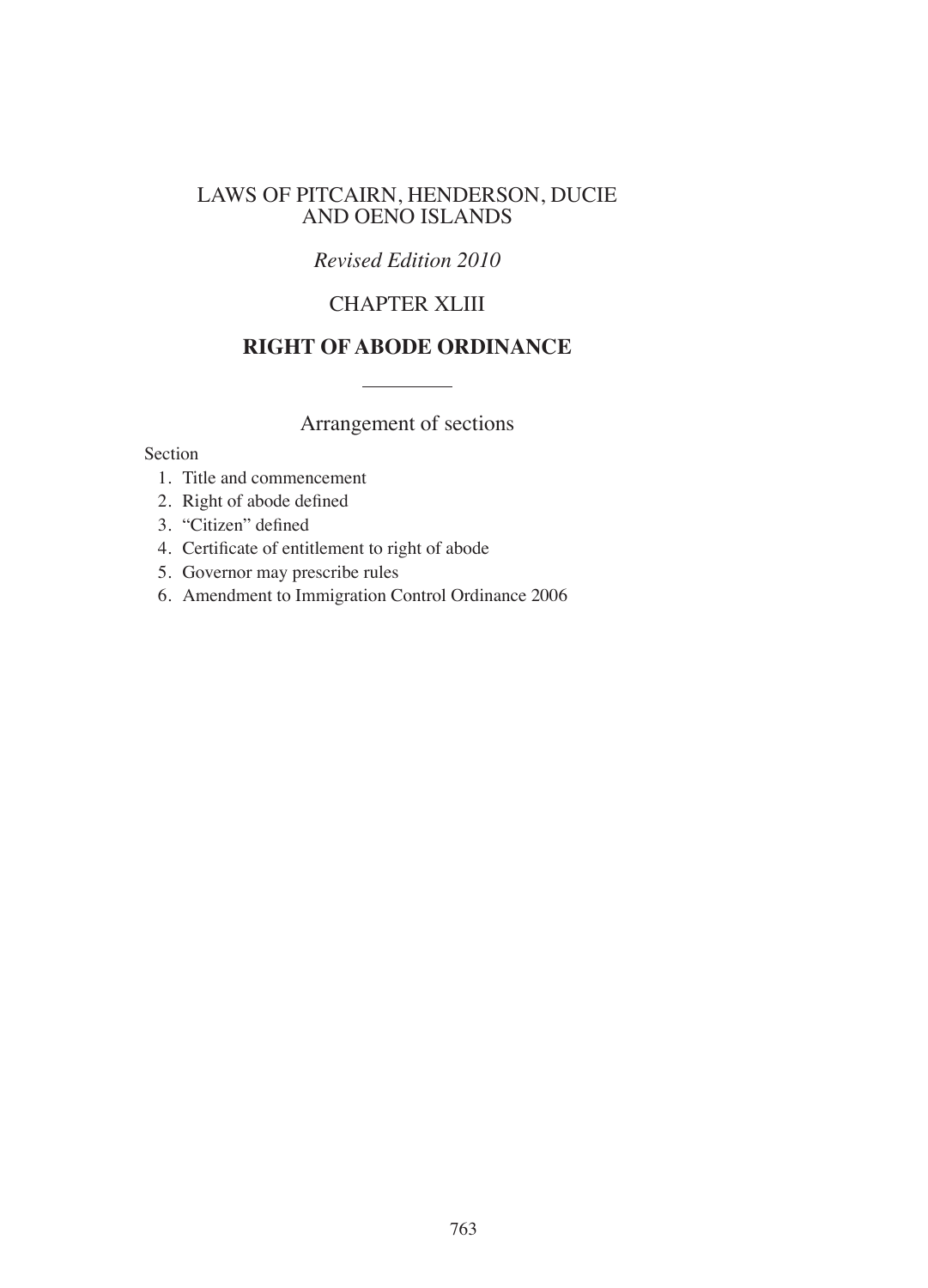right of abode on Pitcairn

#### **RIGHT OF ABODE ORDINANCE 2010**

An Ordinance to define the category of persons who have the

#### DATE MADE:

Ordinances: No. 1 of 2010 No. 2 of 2010

Title and commencement

Right of abode defined

cap. 12

cap. 12

**1.** This Ordinance may be cited as the Right of Abode Ordinance 2010 and shall come into force on the day after it is published.

**2.** A person has the right of abode in Pitcairn if that person  $is-$ 

- (1) a person who was born in Pitcairn, who was a citizen at birth and whose father or mother was permanently resident in Pitcairn at the time of the person's birth; or
- (2) a person who was born outside Pitcairn, who was a citizen at birth and whose father or mother was permanently resident in Pitcairn at the time of the person's birth; or
- (3) a citizen who was born outside Pitcairn whose father or mother was born in Pitcairn and had the right of abode in Pitcairn at the time of the person's birth; or
- (4) a person who has attained the status of permanent residence in accordance with ss 12 and 13 of [the Immigration Conrol Ordinance 2006] or any previous law in force in Pitcairn and who has received from the Governor a certificate of registration or naturalisation as a citizen; or
- (5) a citizen who has attained the status of permanent residence in accordance with ss 12 and 13 of [the Immigration Conrol Ordinance 2006] or any previous law in force in Pitcairn and who satisies the requirements for naturalisation as a British overseas territories citizen on the basis of Pitcairn being the relevant territory; or
- (6) a person under the age of eighteen years who is the child, stepchild, or child adopted in a manner recognised by law of a person who has the right of abode in Pitcairn.

#### **(Amended by Ordinance No. 2 of 2010)**

764

**3.** For the purposes of this Ordinance, "citizen" means a person who is a British citizen, a British overseas territories citizen or a British overseas citizen; or who was, at the material time, a citizen of the United Kingdom and Colonies, a British dependent territories citizen or a British subject.

"Citizen" defined